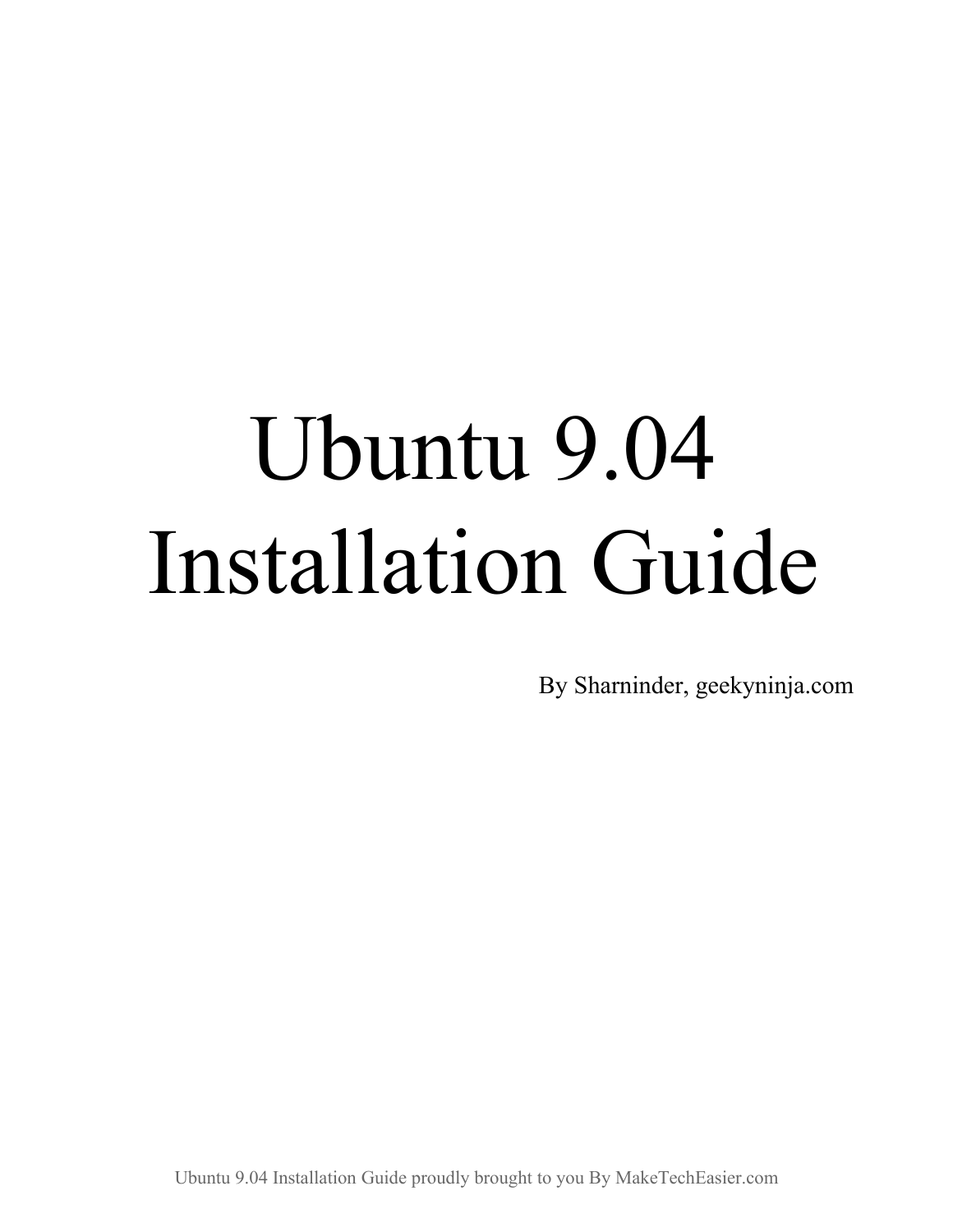[Ubuntu 9.04](http://ubuntu.com/) (Jaunty Jackalope) is being [released](http://www.ubuntu.com/getubuntu) on the  $23<sup>rd</sup>$  of April and we thought this would be a good time to bring a nice little cheat sheet/user guide for all MTE readers who might either want to upgrade to Jaunty or are jumping ship to Linux for the first time.

Ubuntu 9.04 has a [number of new and interesting features](http://maketecheasier.com/whats-new-in-ubuntu-904-jaunty-jackalope/2009/04/20) that should be of interest to a lot of you. So, what are you waiting for ? Go ahead and [download Ubuntu](http://www.ubuntu.com/getubuntu) and follow our guide to make the best of it.

#### *Before Installation:*

Make sure your backup any important data from your system before installing Ubuntu 9.04. Even if you're upgrading from a previous version of Ubuntu, it is still a good idea to make a backup of all your important data. Make Tech Easier has previously [written](http://maketecheasier.com/backing-up-data-in-ubuntu-using-sbackup/2007/12/08) a number of [posts](http://maketecheasier.com/backup-ubuntu-with-remastersys/2008/12/22) on the [topic](http://maketecheasier.com/manage-your-synchronization-and-backup-easily-with-conduit-for-linux/2008/10/13) and I'm sure you'll find those interesting, but if you're short of time, take a backup of the /home/<your username> folder and you should be good to go.

### *Installing Ubuntu 9.04 From Scratch*

If you're installing Ubuntu on a brand new machine or don't care much about the data then just pop in the CD and let the system boot from the Live CD. After some time, you'll be presented with a fully functional Ubuntu Desktop running off the CD.



Double click the icon named "Install" on the Desktop to start the Ubuntu 9.04 installer which will guide you through the steps to install Ubuntu on your machine.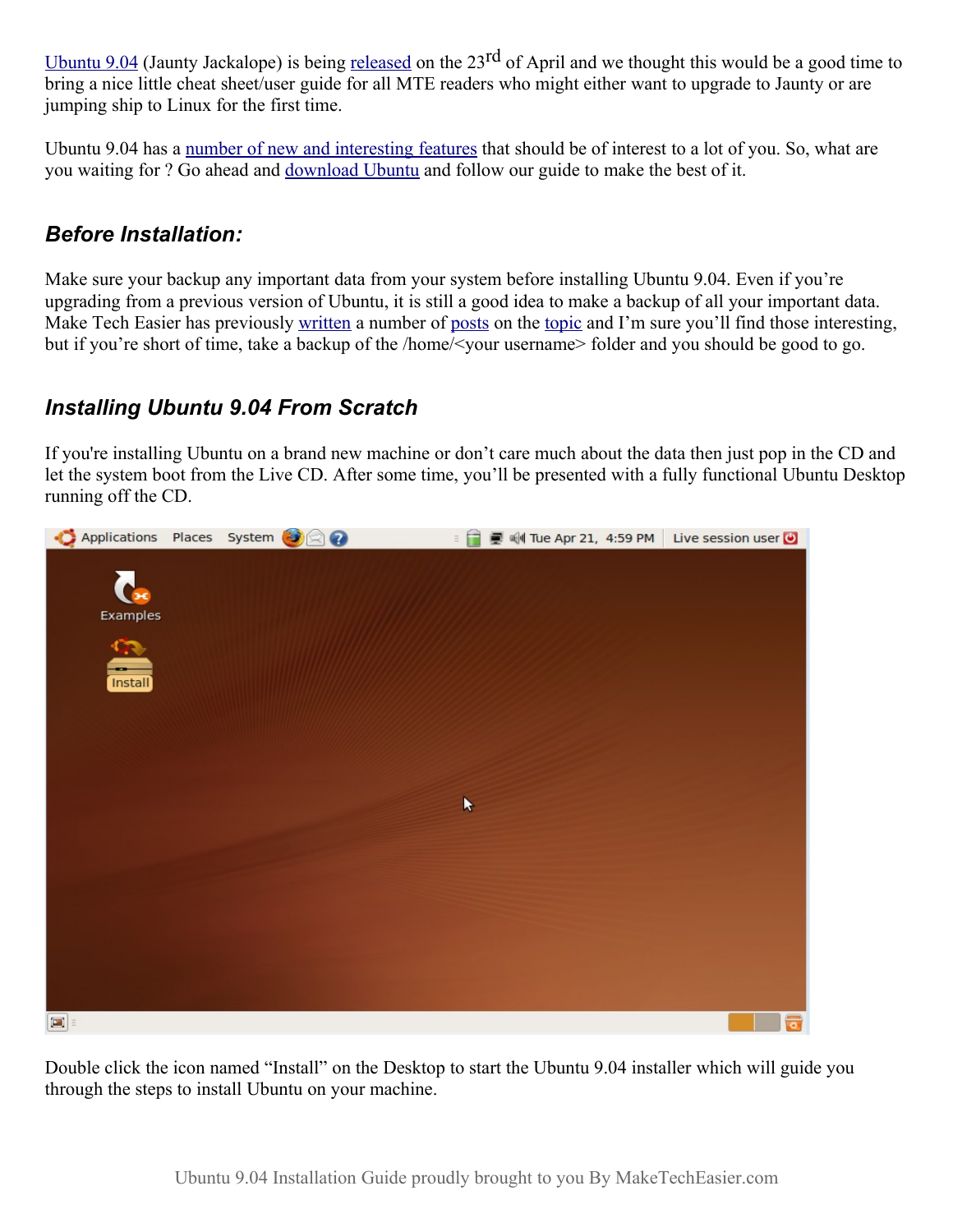

If you want a regular install, you can just keep clicking on the "Forward" button and Ubuntu will be installed with the default options, which includes a regular set of software as well as the older ext3 filesystem.

If you, like me, like to live on the cutting edge then you definitely want the ext4 filesystem on your newly installed Ubuntu machine. There are many [benefits of installing](http://maketecheasier.com/whats-new-in-ubuntu-904-jaunty-jackalope/2009/04/20) ext4 instead of ext3 and if you think it suits your style, you should go for it.

To install ext4 on a partition, don't let Ubuntu chose the default partition scheme and select the option to specify partition information manually.

Click on "Forward" and you will be presented with an option to create your own partitions. Click on "Create" and chose ext4 as the filesystem while creating the partition. Also, make sure you select "/" as the mount point.

Also, make sure that you leave some space for the swap partition also. As a rough estimate, leave as much space as is the size of your main system RAM. For example, if your machine has 1GB of RAM and 100GB of hard disk then use 99GB to create a "/" partition and create a 1GB swap partition.

The procedure to create a swap partition is similar to the one used to create an ext4 partition. Just select "swap area" instead of ext4 filesystem.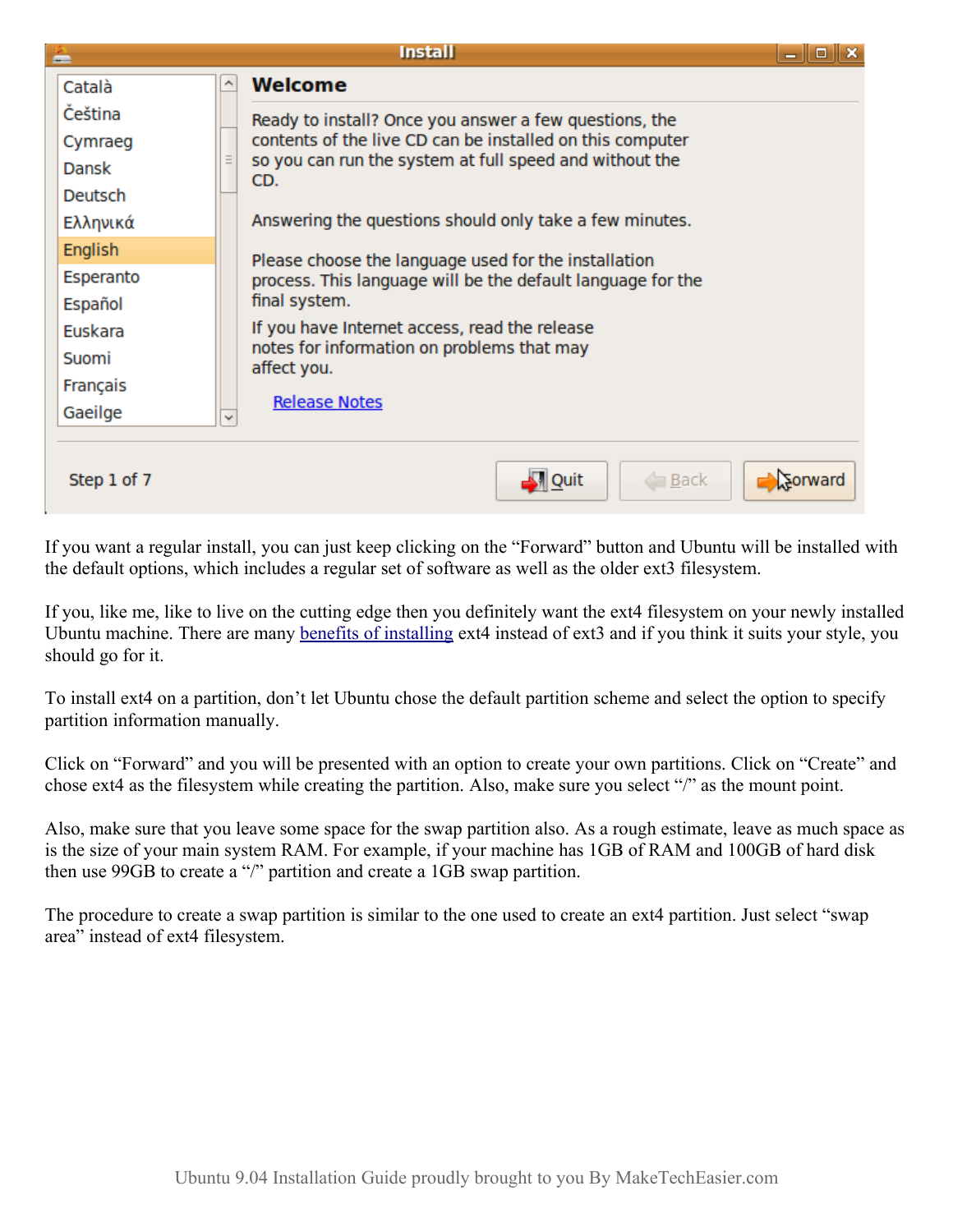

| <b>Prepare partitions</b><br><b>Create partition</b>                                           | $\pmb{\times}$ |
|------------------------------------------------------------------------------------------------|----------------|
|                                                                                                |                |
|                                                                                                |                |
| <b>Create a new partition</b>                                                                  |                |
| Type for the new partition:<br><b>O</b> Primary<br>Logical                                     |                |
| New partition size in megabytes (1000000 bytes):<br>8589<br>Dev                                | $\checkmark$   |
| /dev<br>Location for the new partition:<br><b>Beginning</b><br>$\circ$ End<br>$\bullet$<br>fre |                |
| Use as:<br>Ext3 journaling file system                                                         |                |
| Ext4 journaling file system<br>Mount point:                                                    |                |
| Ext2 file system                                                                               |                |
| ReiserFS journaling file system<br>Nev                                                         |                |
| JFS journaling file system                                                                     |                |
| Undo changes to partitions<br>XFS journaling file system                                       |                |
| FAT16 file system                                                                              |                |
| FAT32 file system<br>Step 4 of 7                                                               |                |
| swap area                                                                                      |                |
| do not use the partition<br>$\sim$ $\sim$                                                      |                |

Ubuntu 9.04 Installation Guide proudly brought to you By MakeTechEasier.com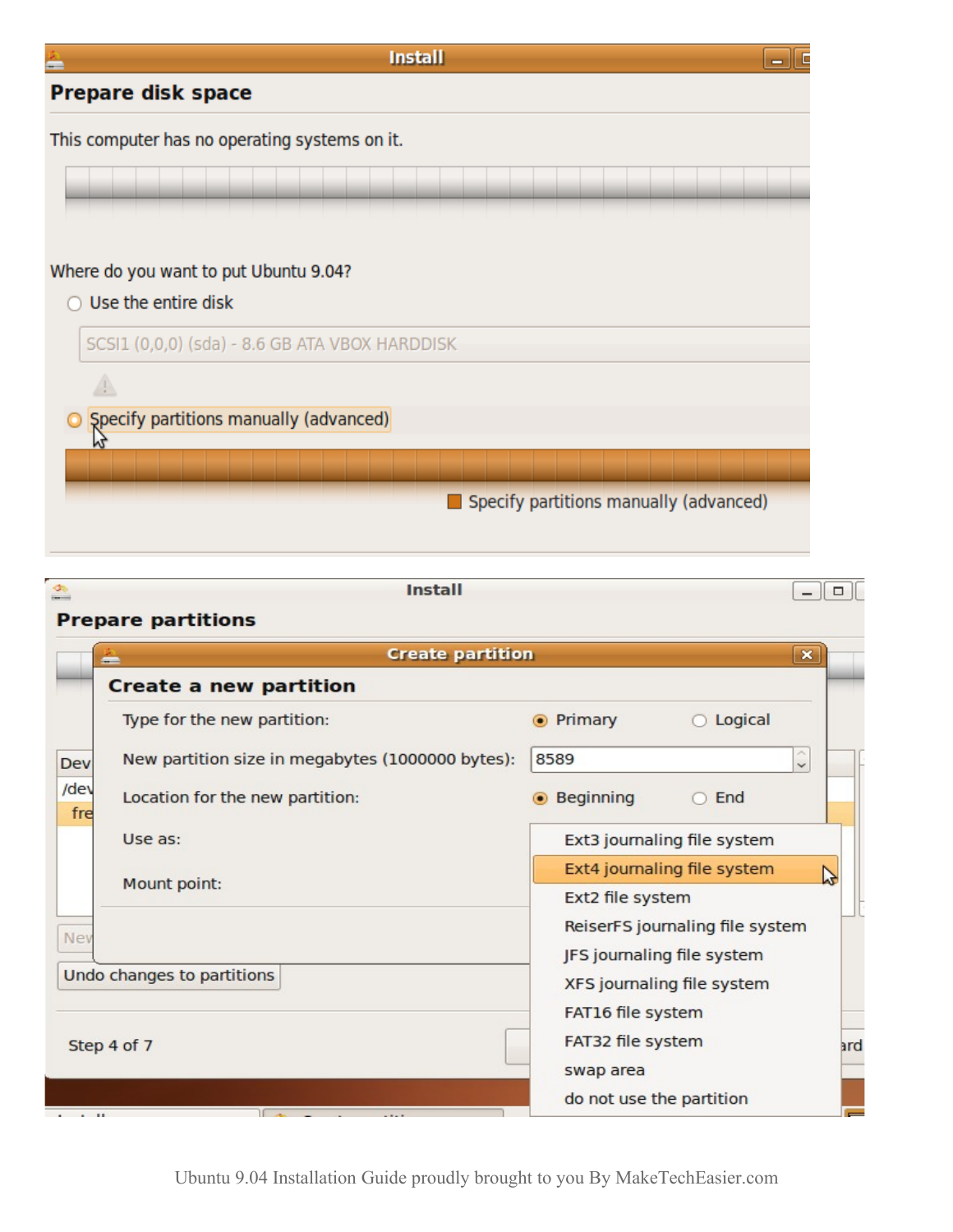That's all. Now, you can happily click on Forward a couple of times and Install at the end and the Installer will Install Ubuntu for you. Login to the newly installed system and bask in the glory of your achievement.

## *Upgrading from an older release:*

If on the other hand, if you have a system already running 8.10 or a previous version of Ubuntu, just run updatemanager (Alt+F2 and then type update-manager in the window) and you'll be presented with an option to upgrade to the new version of Ubuntu.



Just click on "Upgrade" and Ubuntu will automatically start downloading all the new packages and will Upgrade itself to the latest version of Ubuntu available.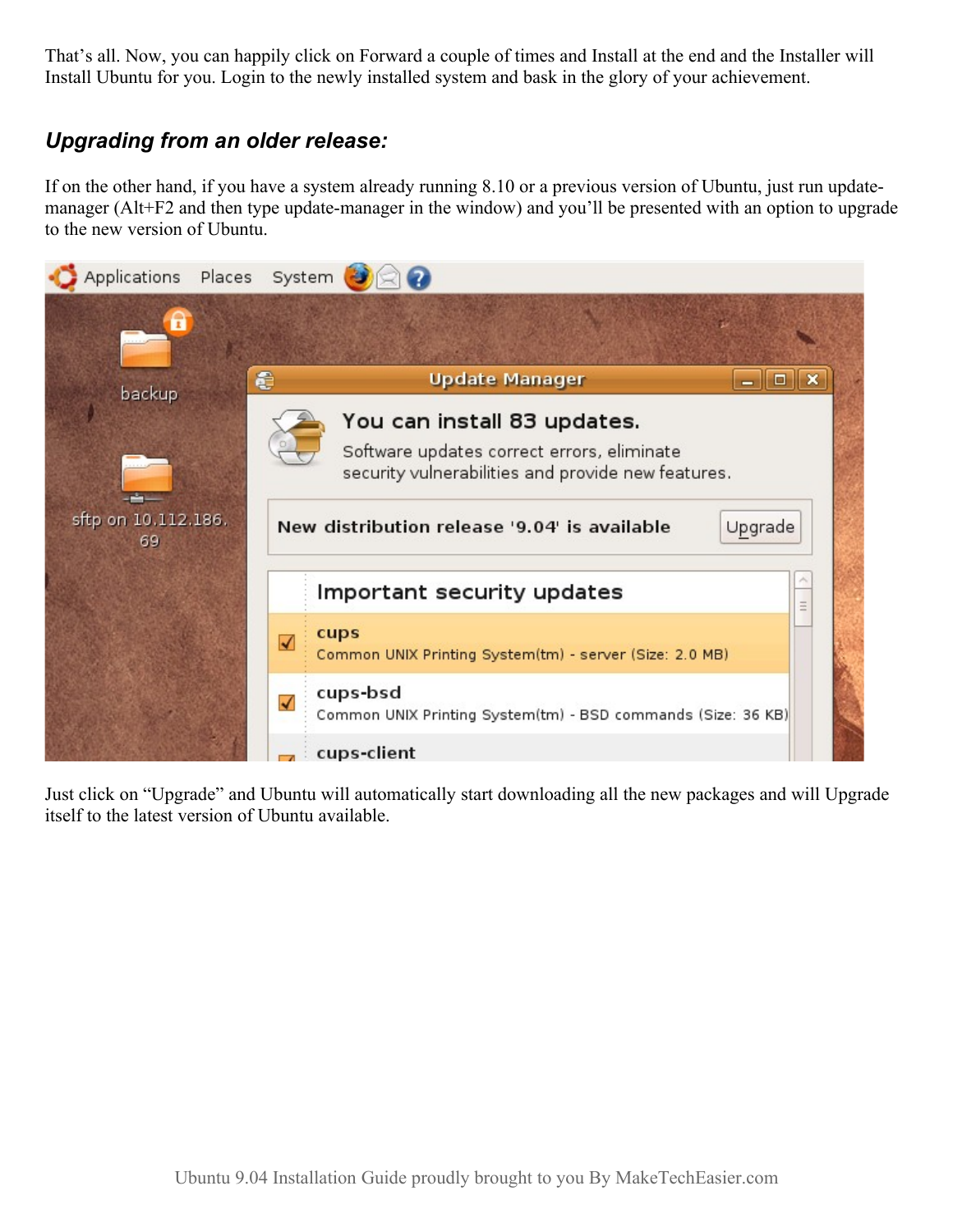| C                                | <b>Distribution Upgrade</b>                                                                                                                          |        |  |
|----------------------------------|------------------------------------------------------------------------------------------------------------------------------------------------------|--------|--|
| Upgrading Ubuntu to version 9.04 |                                                                                                                                                      |        |  |
|                                  | > Preparing to upgrade<br>Setting new software channels<br>Getting new packages<br>Installing the upgrades<br>Cleaning up<br>Restarting the computer |        |  |
|                                  | Fetching file 19 of 25<br>Terminal                                                                                                                   | Cancel |  |

When you upgrade an older release to 9.04, the default file system will remain ext3 and if you want to convert an existing ext3 file system to ext4, you can use [this guide.](http://maketecheasier.com/how-to-upgrade-from-ext3-to-ext4-without-formatting-the-hard-disk/2009/04/21) Of course, **make sure you backup** all your important data before attempting this procedure.

### *Windows users: Install Ubuntu Without Making Changes to your Hard Disk*

Windows users who want to try out Ubuntu first before making the plunge, you can use the built-in wubi installer to install Ubuntu in your Windows, just like how you install any other applications.

While you are at your Windows OS, pop into the LiveCD and let it autorun. The wubi installer will pop up. Click the second button "Install Inside Windows" to install Ubuntu in your Windows.

| Ubuntu Menu |                                                                                                                                                                                                                                                         |
|-------------|---------------------------------------------------------------------------------------------------------------------------------------------------------------------------------------------------------------------------------------------------------|
|             | Demo and full installation.                                                                                                                                                                                                                             |
|             | Try Ubuntu without installing! Simply reboot your machine with<br>the CD in the tray. You may perform a full installation from within<br>the demo to install Ubuntu either alongside Windows or as the<br>only operating system.                        |
|             | <b>Install inside Windows</b>                                                                                                                                                                                                                           |
|             | Install and uninstall Ubuntu like any other application, without the<br>need for a dedicated partition. You will be able to boot into either<br>Windows or Ubuntu. Hibernation is not enabled in this mode and<br>disk performance is slightly reduced. |
|             | Learn more                                                                                                                                                                                                                                              |
|             | Ubuntu is a free, community developed, linux-based operating<br>system complete with a web browser, productivity software,<br>instant messaging, and much more.                                                                                         |
|             | Cancel                                                                                                                                                                                                                                                  |

Ubuntu 9.04 Installation Guide proudly brought to you By MakeTechEasier.com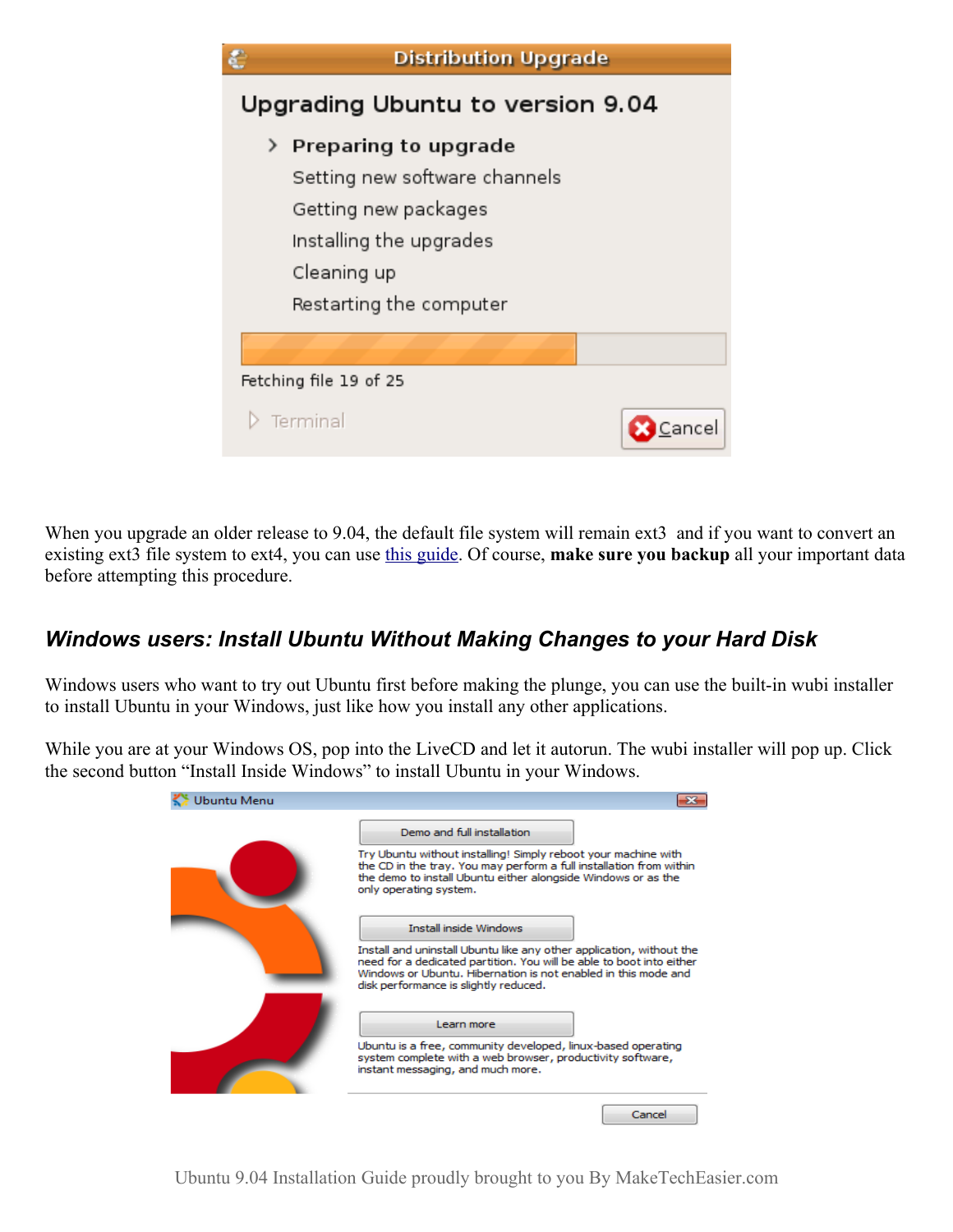## *After Installation*

If you've followed all our instructions, you should have a shiny new Ubuntu install on your machine ready to rock your world.

The first thing I'd suggest you do is start installing some important packages like multimedia codecs, flash and some other software which will make your experience with using Ubuntu even better.

To get started, Go to System->Administration->Software Sources and enable the Multiverse and Universe repositories in the first tab named "Ubuntu Software". Also enable the "Partners" repository under the "Third-Party Software" Tab.

|                                                                                           |                                                                      | <b>Software Sources</b>                                                |  |  |              |
|-------------------------------------------------------------------------------------------|----------------------------------------------------------------------|------------------------------------------------------------------------|--|--|--------------|
|                                                                                           |                                                                      | Ubuntu Software Third-Party Software Updates Authentication Statistics |  |  |              |
|                                                                                           | Downloadable from the Internet                                       |                                                                        |  |  |              |
|                                                                                           | ○ Canonical-supported Open Source software (main)                    |                                                                        |  |  |              |
|                                                                                           | ○ Community-maintained Open Source software (universe)               |                                                                        |  |  |              |
|                                                                                           | $\sqrt{ }$ Proprietary drivers for devices (restricted)              |                                                                        |  |  |              |
|                                                                                           | $\Box$ Software restricted by copyright or legal issues (multiverse) |                                                                        |  |  |              |
|                                                                                           | Source code                                                          |                                                                        |  |  |              |
|                                                                                           | Download from:                                                       | <b>Server for United States</b>                                        |  |  | $\checkmark$ |
| <b>Installable from CD-ROM/DVD</b>                                                        |                                                                      |                                                                        |  |  |              |
| Cdrom with Ubuntu 9.04 'Jaunty Jackalope'<br>Officially supported<br>Restricted copyright |                                                                      |                                                                        |  |  |              |

Click "close" and then "Reload" and Ubuntu will download some files and update its local repository database.

Now, that you have all the repositories enabled, the first package that you should install is the *ubuntu-restrictedextras* package. This will install the latest flash plugin, multimedia codecs, common fonts and other stuff that would be essential to making Ubuntu a complete desktop operating system.

Go to System->Administration->Synaptic Package Manager and click on Edit->Search and type the name of the package – in this case "Ubuntu-restricted-extras". Click on the Package name in the right hand side column and chose Mark for Installation and then Click Apply in the toolbar. This will install the package on your system.

Use the same search, Mark for installation, apply process for any software that you want to install on your machine.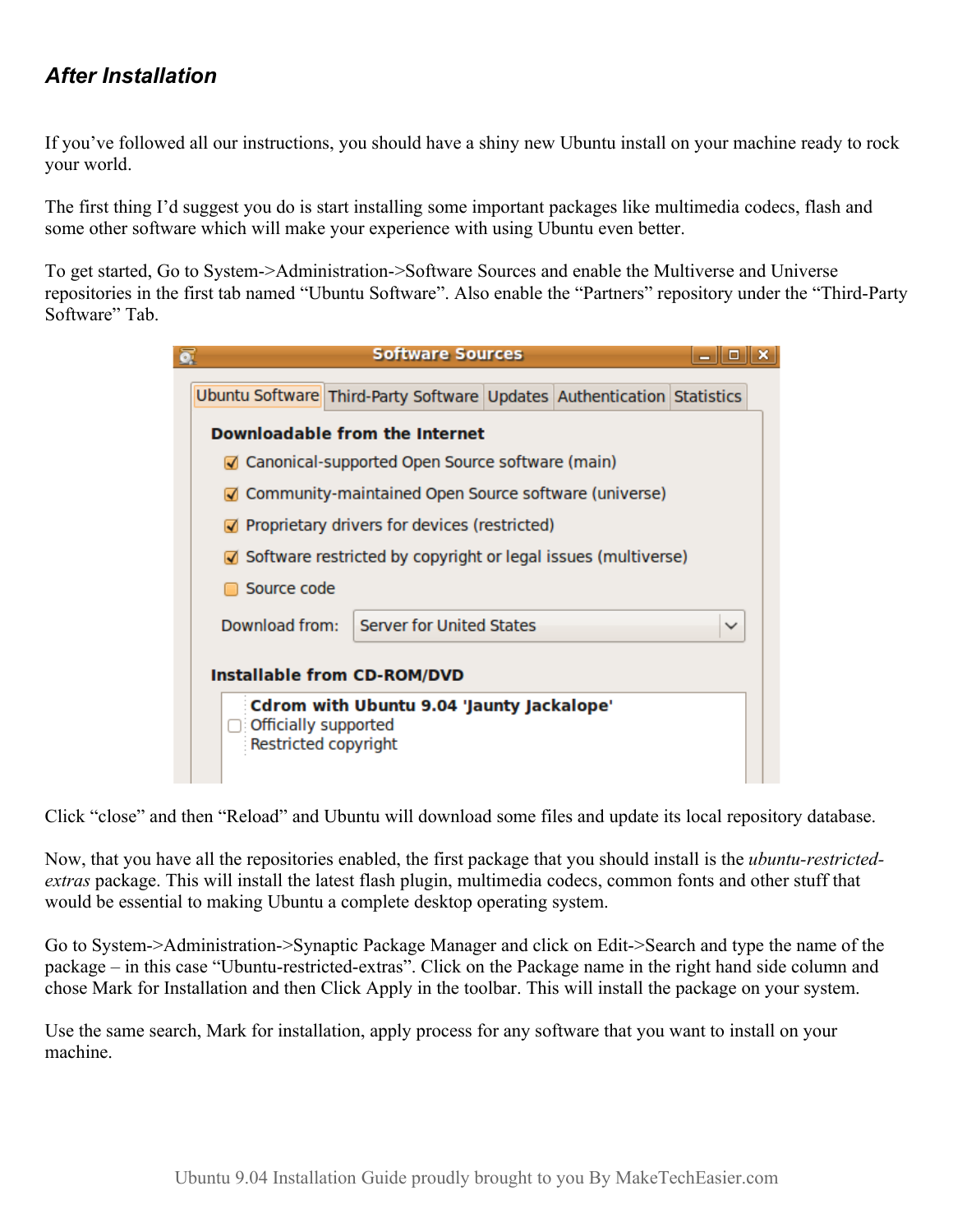| $\mathcal C$<br>Mark All Upgrades<br>Reload | Properties<br>Apply                                                                                                 | Quick search        |
|---------------------------------------------|---------------------------------------------------------------------------------------------------------------------|---------------------|
| All                                         | Package<br>S                                                                                                        | <b>Installed Ve</b> |
| ubuntu-restricted-extras                    | kubuntu-restricted-extras<br>$\overline{\phantom{a}}$                                                               |                     |
|                                             | ubuntu-restricted-extras<br>Unmark<br>Mark for Installation<br>Mark for Reinstallation<br><b>S</b> Mark for Upgrade | ackages             |
| $\mathbf{H}$<br><b>Sections</b>             | Mark for Removal<br>$\rightarrow$<br>Mark for Complete Removal<br>This package depends on some commonly use         |                     |

Your shiny new Ubuntu install should now be set for viewing youtube videos and listening to your MP3 collection.

If you're looking for a really nice video player to view your videos collection, install *vlc* using the same procedure that we've described above.

And while you're at it, make sure you install firestarter also. Firestarter is a really nice and simple firewall for Linux and you really shouldn't be accessing the Internet without a firewall enabled. Make Tech Easier has [previously posted a detailed writeup](http://maketecheasier.com/configure-a-firewall-in-linux-using-firestarter/2009/03/29) on the firestarter.

Make Tech Easier has recently published a very nice and detailed post on [9 things that you should do after you](http://maketecheasier.com/9-things-you-need-to-doinstall-after-installing-ubuntu-904/2009/04/22) [have installed Ubuntu.](http://maketecheasier.com/9-things-you-need-to-doinstall-after-installing-ubuntu-904/2009/04/22) Go through it.